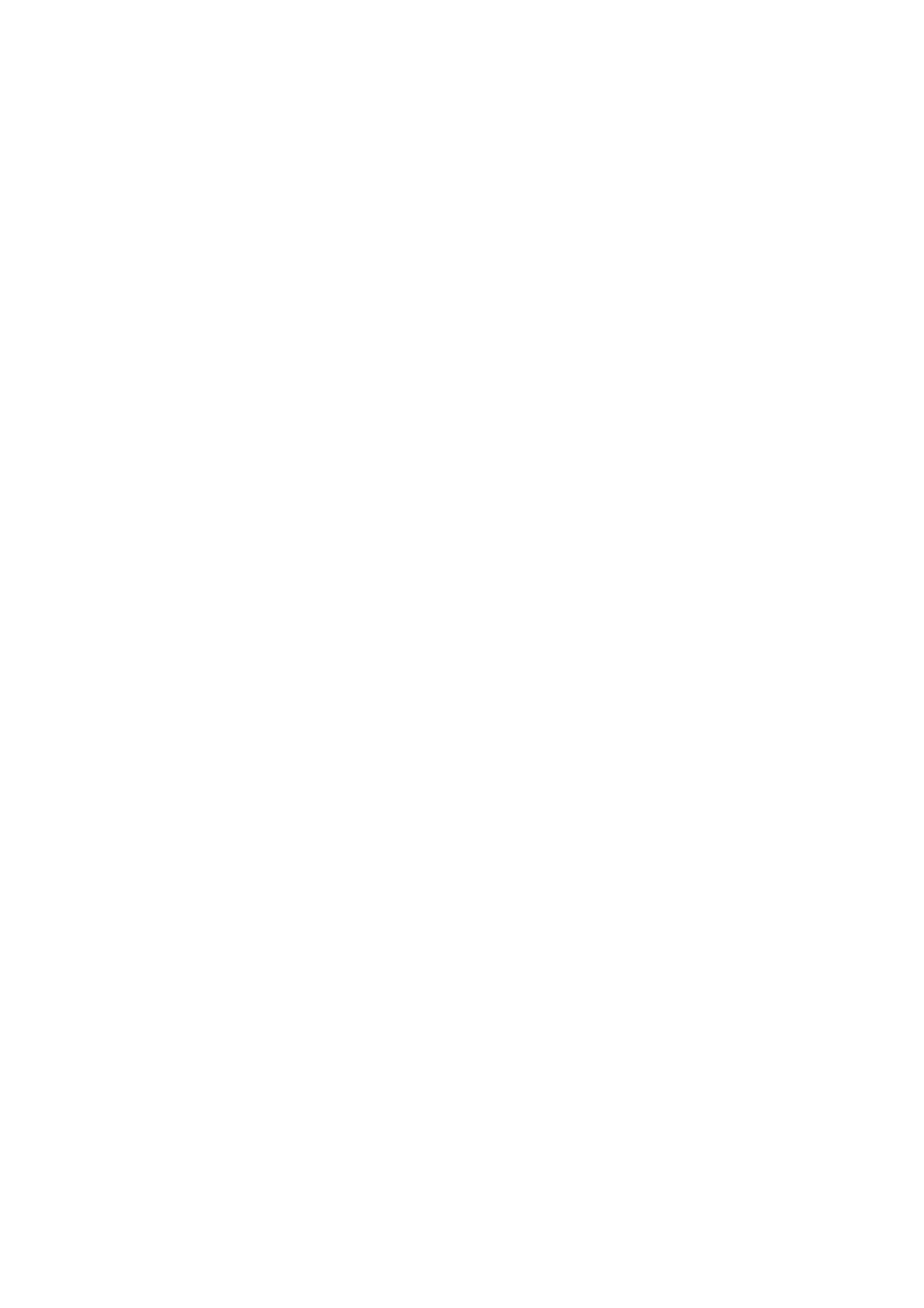### **ABSTRACT**

Intra-industry trade (IIT) related concepts have often been used as indicators of the extent to which trade growth can be accommodated without factor market disruption. The most commonly used indicators have been movements in the Grubel-Lloyd (GL) index. However, GL-based indicators are sometimes misleading and, at best, they give qualitative information only. We develop two other indicators. The first involves computing changes in IIT. While this method provides a precise measure of the contribution of growth in IIT to total trade (TT) growth, it tends to overestimate the contribution of non-disruptive trade growth. This problem is overcome by our second indicator, dynamic intra-industry trade or matched changes in trade. All our indicators are illustrated with data for 133 Australian manufacturing industries.

Keywords: intra-industry trade, matched trade, factor market disruption.

*J.E.L.* Classification numbers: F32, F17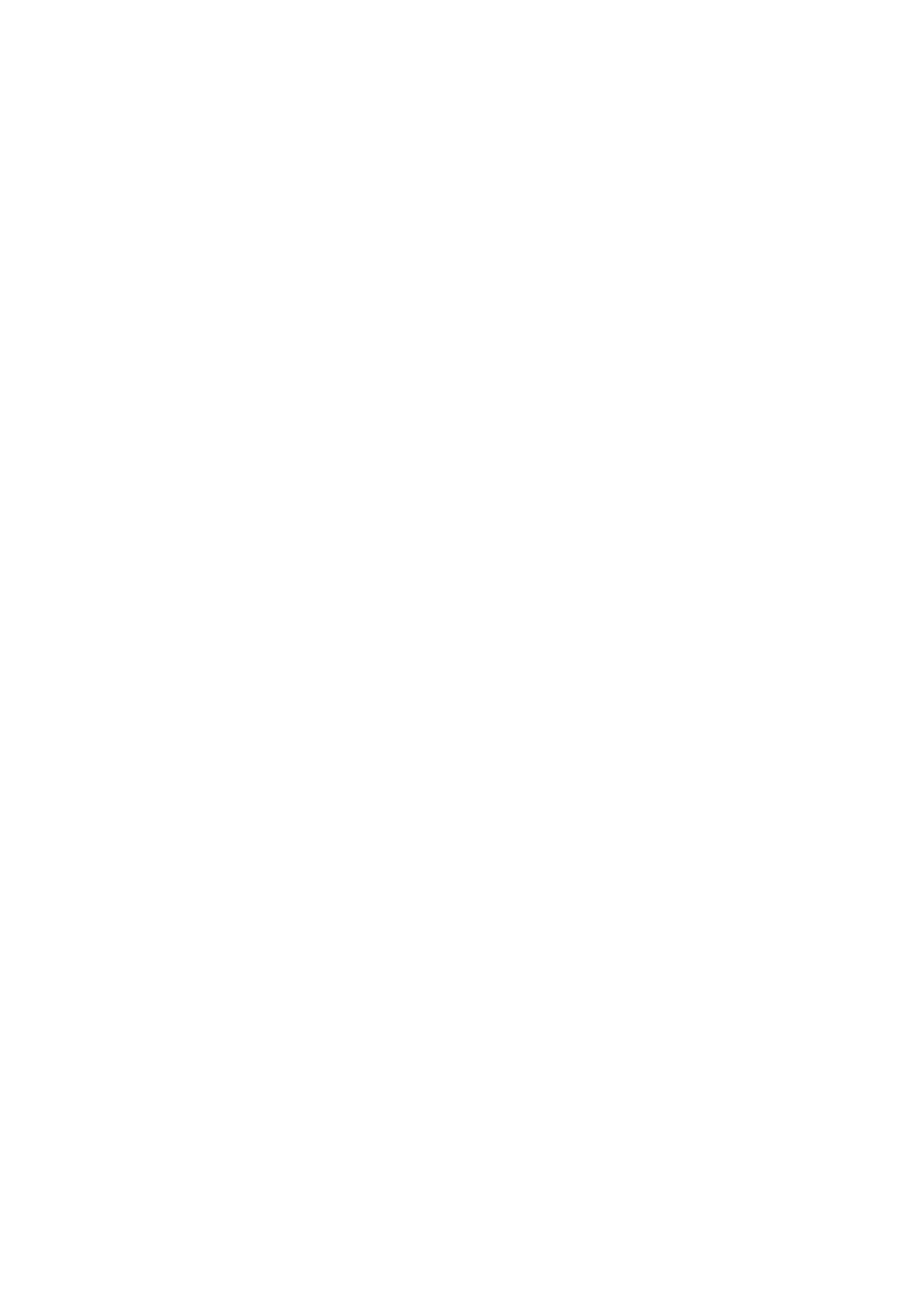# **CONTENTS**

|    | <b>Abstract</b>                                                 | $\mathbf{i}$    |
|----|-----------------------------------------------------------------|-----------------|
| 1. | <b>Introduction</b>                                             | $\mathbf{1}$    |
| 2. | <b>Theory</b>                                                   | $\overline{2}$  |
| 3. | <b>Illustrative Application: Australian Manufacturing Trade</b> | $5\phantom{.0}$ |
|    | 3.1 Data                                                        | 5               |
|    | 3.2 Results                                                     | 6               |
| 4. | <b>Concluding Remarks</b>                                       | 10              |
|    | <b>Appendix</b>                                                 | 11              |
|    | <b>References</b>                                               | 13              |

# **Tables**

| 1. | GL Indexes and Contributions Measures, 1981 to 1986 |  |
|----|-----------------------------------------------------|--|
| 2. | GL Indexes and Contributions Measures, 1986 to 1991 |  |

iii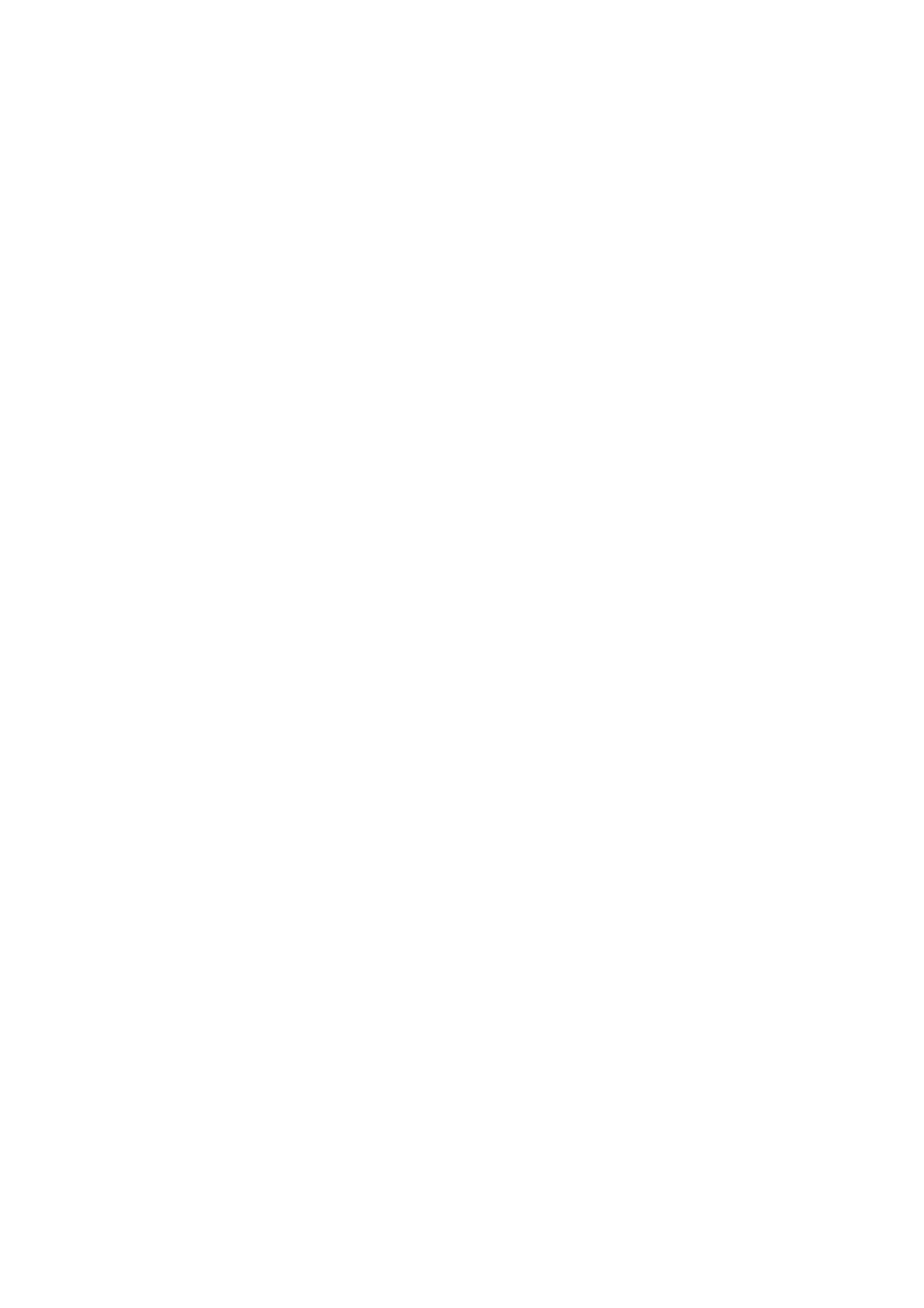### **Measures of Intra-Industry Trade as Indicators of Factor Market Disruption\***

by

### **Peter B. Dixon and Jayant Menon**

### **1. Introduction**

International trade has grown faster than income in the postwar period. Nominal exports plus imports as a share of nominal GNP for an average OECD country grew by more than 1 percent per annum over the past three decades. Much of this growth is often attributed to intra-industry trade (IIT). The contribution of growth in IIT to growth in total trade (TT) is of relevance in addressing the issue of adjustment in the context of trade liberalisation or regional trading agreements. If most of the growth in trade is attributable to IIT, then the disruption to factor markets is likely to be lower. This is because IIT does not require inter-industry factor movements. Whereas trade expansion through net trade (NT) requires factor transfer from import-competing industries to export-oriented industries, trade expansion through IIT requires only specialisation within industries. Furthermore, as Krugman (1981) has shown, it is possible for all factors to gain from trade in an IIT setting, thus alleviating adjustment pressures. In this context, Caves (1981) suggests that protectionist pressures are unlikely to grow in proportion to the degree of import competition, thus making it more likely that governments will press ahead with trade liberalisation. Regional trading agreements are more likely to be maintained if governments are not faced with pressures to intervene in order to protect employment in less competitive industries.

There have been numerous studies in which IIT-related concepts have been used as indicators of the extent to which trade growth can be accommodated without factor market disruption.<sup>1</sup> The most commonly used indicators (method 1) have been

 <sup>(\*)</sup> We are grateful to Paul Kniest, Peter Lloyd, Daina McDonald, Chris Milner, Richard Snape and two anonymous referees for useful suggestions. The usual disclaimer applies.

 <sup>(1)</sup> See, for instance, Greenaway *et al.* (1994), Hamilton and Kniest (1991), Milner (1988) and Greenaway and Milner (1983).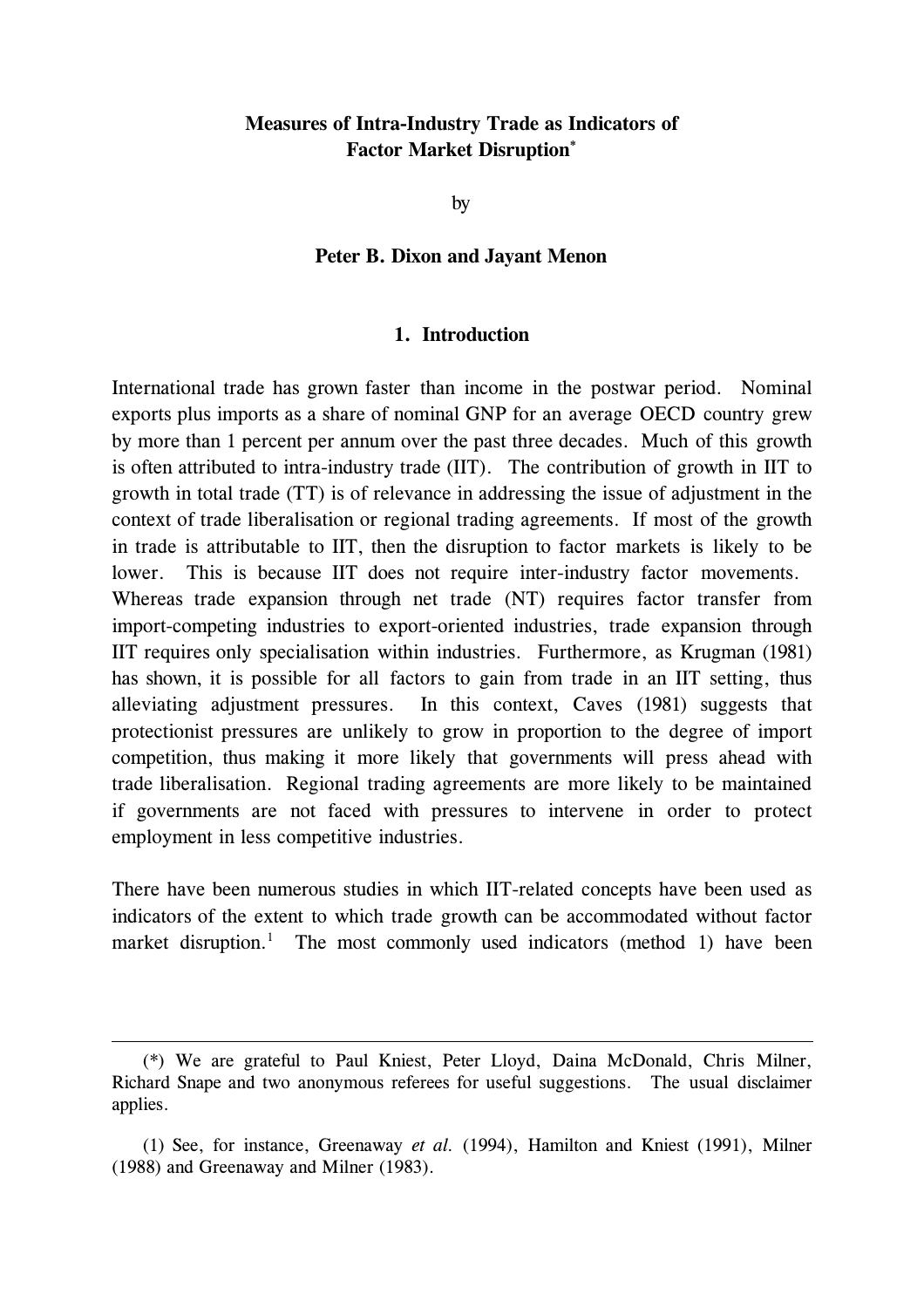movements in the Grubel and Lloyd (GL, 1975) index.<sup>2</sup> We develop two other methods. Method 2 involves computing changes in IIT. Method 3, which we prefer, is based on computed changes in matched trade or what we call dynamic intraindustry trade (DIIT). Versions of methods 2 and 3 have appeared in earlier papers.<sup>3</sup> In this paper, we make two contributions. First, we compare and clarify all three methods at a theoretical level. Second, we overcome various limitations in earlier versions of the preferred method based on computations of DIIT.

The paper is organised as follows. Section 2 sets out the theory behind the three methods. Section 3 illustrates our formulas from Section 2 using constant-price data on Australia's trade in manufactures. Section 4 contains concluding remarks.

### **2. Theory**

To explain methods 1 and 2, we start by expressing the *level* of total trade in commodity *i* ( $TT$ *i*) in any year as the sum of intra-industry trade ( $\boldsymbol{IIT}$ *i*) and net trade (*NTi*). That is,

$$
TT_i = HT_i + NT_i, \qquad (1)
$$

| where | $TT_i$            | $= X_i + M_i$ .                                   | (2) |
|-------|-------------------|---------------------------------------------------|-----|
|       | $\bm{H} \bm{T}_i$ | $= (X_i + M_i) -  X_i - M_i  = 2 min (X_i, M_i),$ | (3) |
| and   | $NT_i$            | $=  X_i - M_i $ .                                 | (4) |

 $X_i$  and  $M_i$  are exports and imports of commodity *i* valued in base period f.o.b. prices.

The percentage growth in total trade of commodity *i* (*tti*) over any period is then given by:

where 
$$
tti = Citti + Cnti,
$$
 (5)  
\nwhere 
$$
Citti = GLi itti,
$$
 (6)

 (2) The GL index is sometimes corrected for the aggregate trade imbalance. This correction is motivated by the fact that the greater is the trade imbalance (deficit or surplus), the higher will be the share of NT in TT. Recent studies have avoided this correction because it tends to compound the problem by distorting the GL index. See Menon (1994) for a discussion of this issue.

 (3) See Greenaway *et al*. (1994) for a version of method 2, and Hamilton and Kniest (1991) for a version of method 3.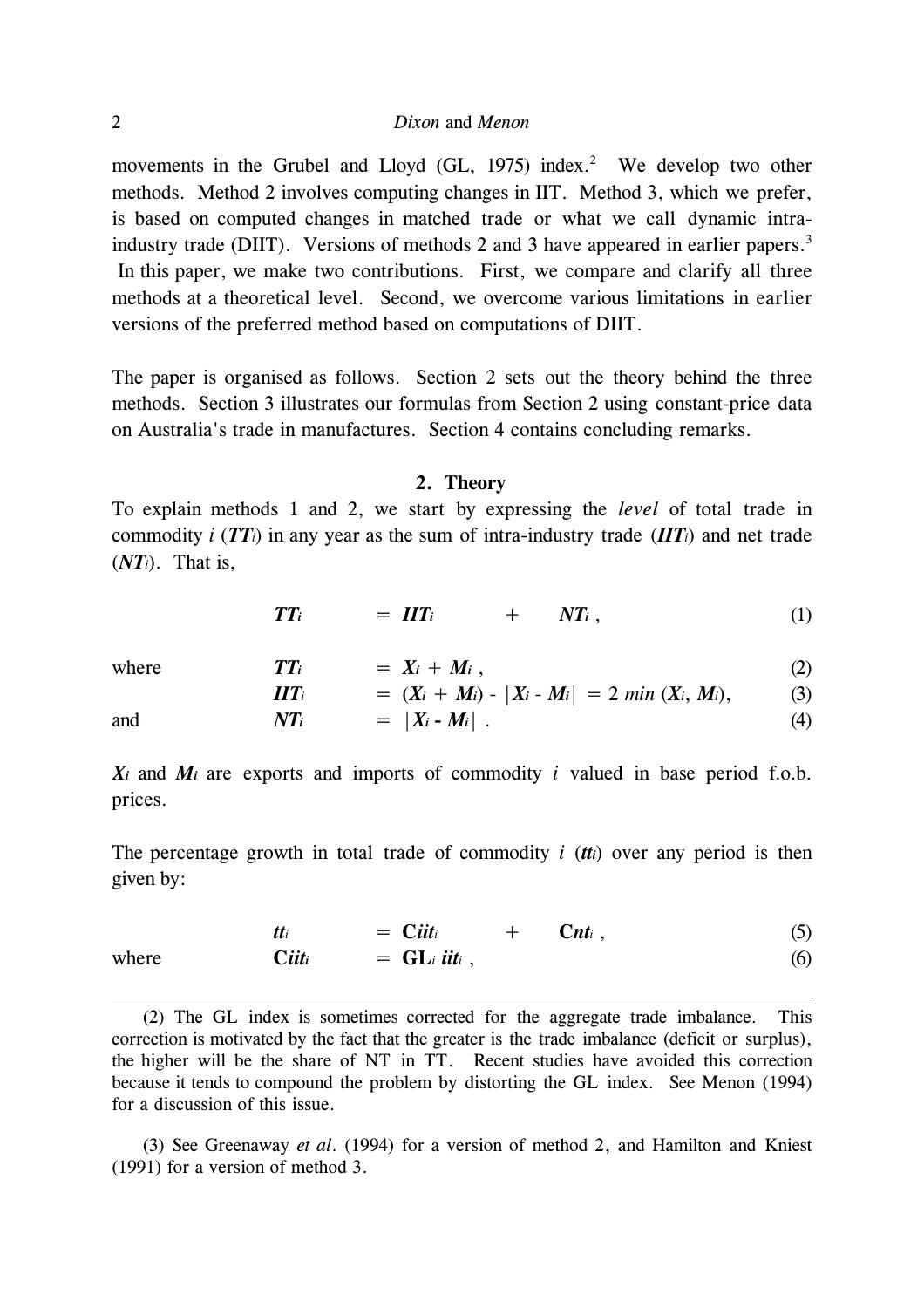*Intra-Industry Trade and Factor Market Disruption* 3

$$
Cnti = (1 - GLi) nti , \qquad (7)
$$

$$
GL_i = ITT_i / TT_i \qquad (8)
$$

and *iiti* and *nti* are the percentage changes over the period in *IITi* and *NTi*. Note that

GL<sub>i</sub> = 
$$
1 - \{ |X_i - M_i| / (X_i + M_i) \}
$$
,

which is the Grubel-Lloyd index of intra-industry trade at the beginning of the period.

In method 2, *Ciiti* is assumed to be the contribution to growth in total trade in commodity *i* of growth in intra-industry trade, while **C***nti* is the contribution of growth in net trade. This assumption is justified if (as in our study in Section 3 of Australian trade)<sup>4</sup> *iiti* is determined independently of *nti*.

If our purpose is to compute an indicator of the importance of IIT in trade growth, then **C***iiti* (method 2) is the right measure. Certainly the common practice of using movements in GL indices (method 1) is inadequate. For instance, as is clear from (8),  $GL_i$  will increase over a period whenever *iiti* > *nti*. Even under this condition, growth in IIT may make a relatively minor contribution to growth in total trade of product *i*. More formally:

|        | iiti                 | $> nt_i$ implies $GL_i$ is increasing,                             |      |
|--------|----------------------|--------------------------------------------------------------------|------|
| but if | $GL_i$               | $\langle$ nt <sub>i</sub> / (nt <sub>i</sub> + iit <sub>i</sub> ), | (9)  |
| and    | $nt_i + iit_i > 0$ , |                                                                    | (10) |
| then   | Ciiti                | $\langle$ Cnti $\cdot$                                             |      |

Thus movements in the GL index can be misleading when used to infer the importance of growth in IIT.

 (4) Where *i* ranges over 133 Australian manufactured products, the correlation coefficient between *nti* and *iiti* is 0.004 for the period 1981 to 1986, and -0.066 for the period 1986 to 1991. This finding is consistent with theory, since the factors that determine NT are different from those that drive IIT (see, for instance, Helpman and Krugman, 1985).

(5) Equations (9) and (10) imply that:

| $GL_i$ nti + $GL_i$ iiti                      | nti.        |
|-----------------------------------------------|-------------|
| i.e. $-(1 - GL_i)nt_i + GL_i$ iiti $\leq 0$ , |             |
| i.e. Ciiti                                    | $\lt$ Cnti. |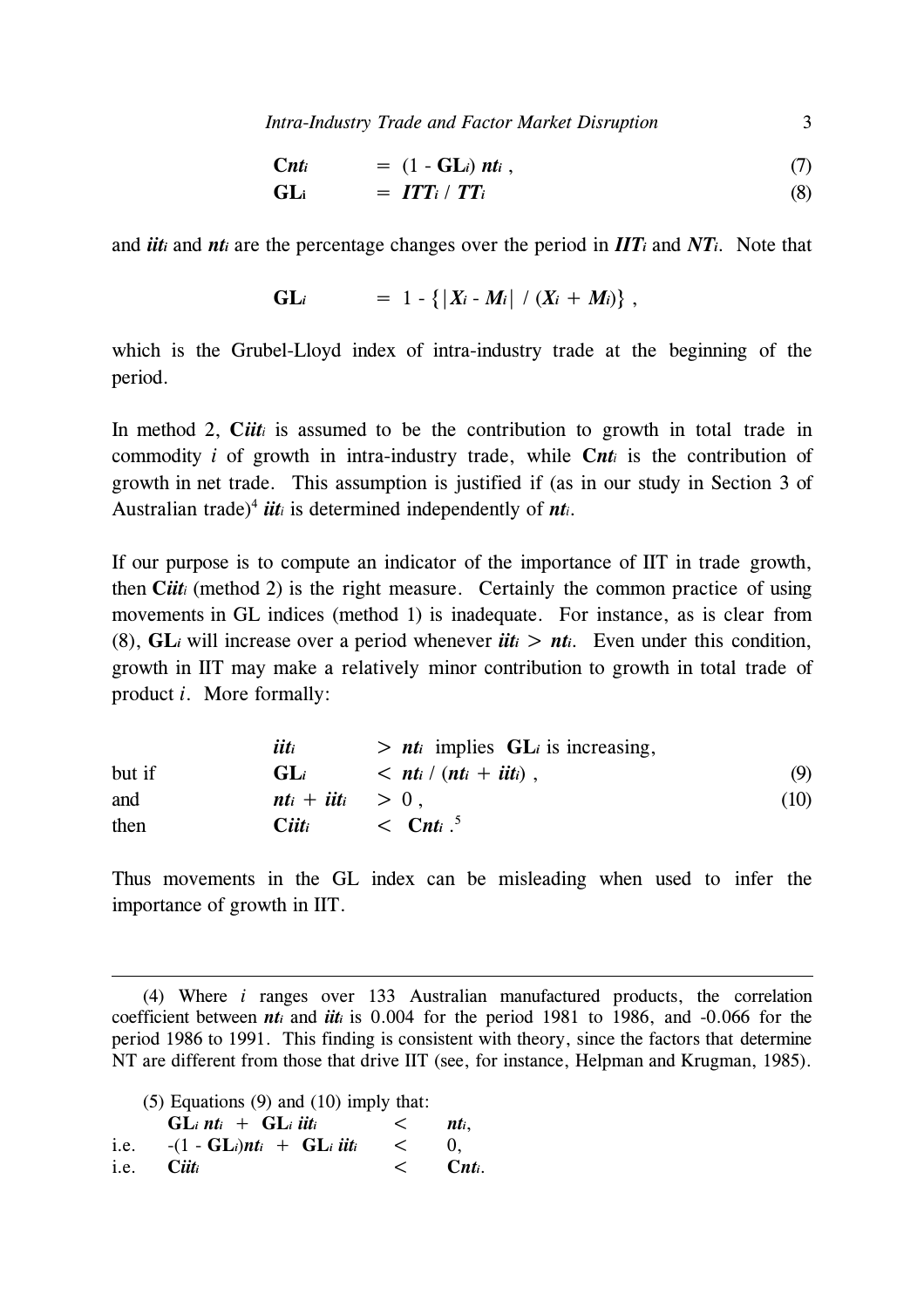However, *Ciiti* can, itself, be misleading when our ultimate purpose is to discuss adjustment pressures associated with trade growth. In general it will tend to overestimate the contribution of non-disruptive trade growth. Consider the following example. The volume of imports of commodity *i* over a period grows from 1 to 3 while exports remain at 2. Then  $TT_i$  has increased by 66.67 percent (from 3 to 5). All of this growth is accounted for by IIT (i.e. *Ciit*<sub>*i*</sub> = 66.67 percent and *Cnt<sub>i</sub>* = 0). Despite this, we might expect considerable disruption to factors employed in industry *i* because the growth in imports is unmatched by any offsetting growth in exports.

This problem is overcome by adopting method 3. This time we start by explaining the *change* in total trade in commodity *i* over any period as the sum of dynamic intra-industry trade (*DIIT*<sup>*i*</sup>) and dynamic net trade (*DNT*<sup>*i*</sup>). *DIIT*<sup>*i*</sup> is that part of  $\Delta TT$ <sup>*i*</sup> which is composed of matched changes in imports and exports. *DNTi* is that part of ∆*TTi* consisting of the residual unmatched change in either imports or exports. That is, in the dynamic approach we have:

$$
\Delta TT_i = D\Pi T_i + DNT_i , \qquad (11)
$$

where 
$$
D\Pi T_i = 2 \min (\Delta X_i, \Delta M_i)
$$
 (12)  
and 
$$
DNT_i = |\Delta X_i - \Delta M_i|
$$
 (13)

From (11) to (13), we decompose the percentage growth in TT of commodity *i* into the contributions of DIIT and  $DNT^6$  according to:

|       |              | $=$ Cditti<br>$C$ dnti<br>$+$                               | (14) |
|-------|--------------|-------------------------------------------------------------|------|
| where | $C$ diit $i$ | $= 100$ ( <i>DIIT<sub>i</sub></i> / <i>TT<sub>i</sub></i> ) | (15) |
| and   | $C$ dnti     | $= 100 (DNT_i/TT_i)^{-7}$                                   | (16) |

Now, in our example, we have  $C$ *dnt*<sub>*i*</sub> = 67.67 percent whereas  $C$ *diit<sub>i</sub>* = 0, indicating that all the growth in trade must be accommodated by factor movements away from industry *i*.

 (6) As with **C***iit***i** and **C***nt***i**, **C***diit***i** and **C***dnt***i** are legitimate contribution measures only if *DIIT<sub>i</sub>* is determined independently of *DNT<sub>i</sub>*. In our study of 133 Australian manufacturing products, the correlation coefficient between *DIITi* and *DNTi* is -0.051 for the period 1981 to 1986, and 0.101 for the period 1986 to 1991.

 (7) Hamilton and Kniest (1993) use ratios of ∆*M* and ∆*X* as indicators of non-disruptive trade growth. They recognise that this ratio approach is inappropriate when either ∆*M* or ∆*X* is negative. The importance of this limitation is emphasised by Greenaway *et al.* (1994). Our approach, based on **C***diit* and **C***dnt*, is not subject to this limitation.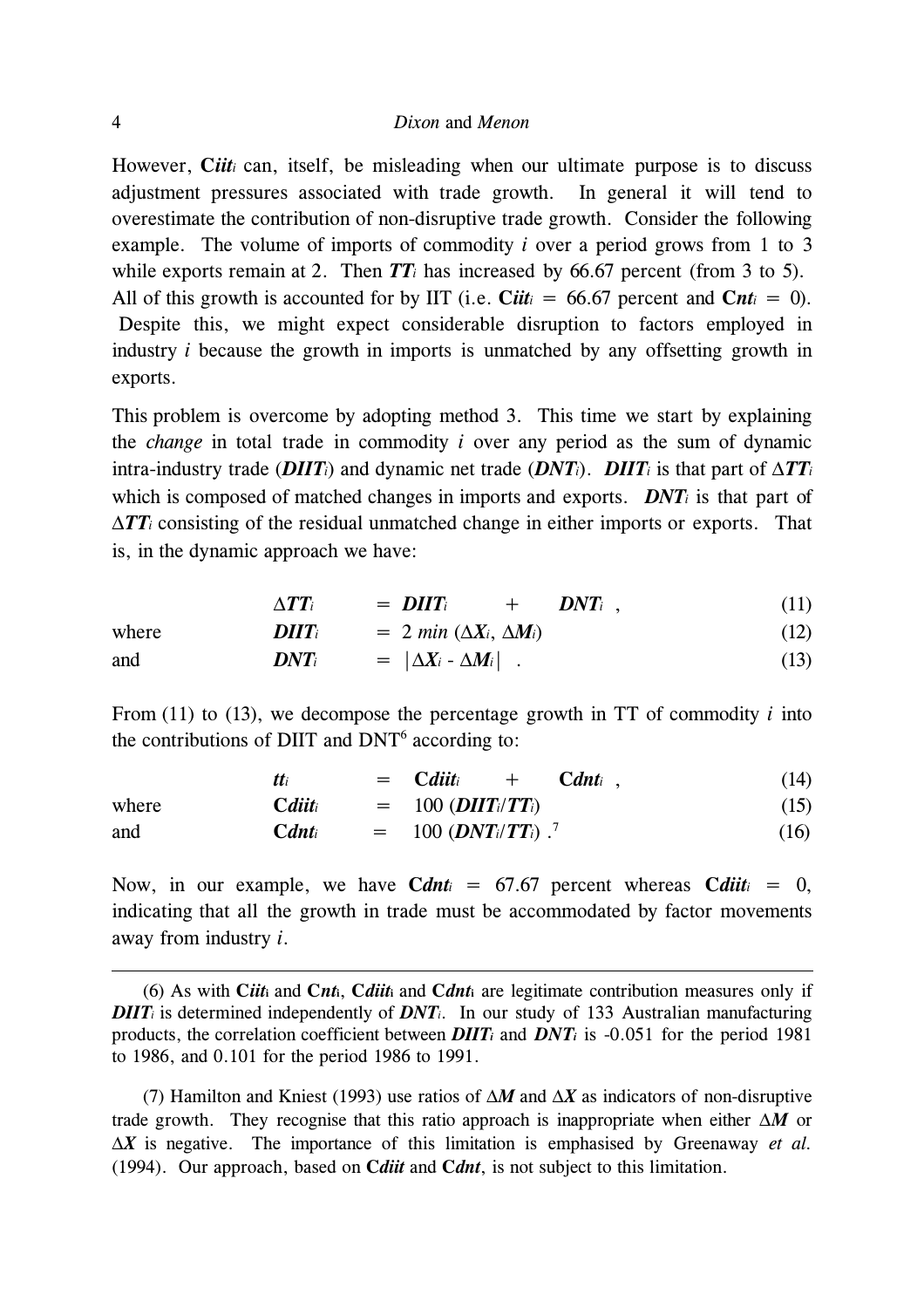In general,

$$
Cii t_i \qquad \geq \quad Cdi t_i \; , \tag{17}
$$

with the strict inequality applying whenever

either  $X_i > M_i$  but  $\Delta M_i > \Delta X_i$ , (18)

or 
$$
M_i > X_i
$$
 but  $\Delta X_i > \Delta M_i$ . (19)

The proof of this proposition is in the appendix. What the proposition means is that the change in intra-industry trade over a period is at least as great as the change in matched or dynamic intra-industry trade, and may often be greater.

A corollary of this proposition is that

$$
Cnt_i \leq Cdn t_i \tag{20}
$$

That is, *Cnti* underestimates the contribution of factor-disruptive trade growth to total trade growth. Consistent with being an indicator of required inter-industry factor movement,

$$
Cdn \geq 0 \t\t(21)
$$

**C***dnti* is necessarily non-negative because it indicates the part of trade growth which must be accommodated either by movement of factors out of or into industry *i*. **C***nti*, on the other hand, can have either sign.

### **3. Illustrative Application: Australian Manufacturing Trade**

### **3.1 Data Issues**

The definition of "industry" employed in compiling the data base is potentially important to the measurement of our IIT-related concepts. Sceptics such as Finger (1975), Lipsey (1976) and Pomfret (1985) have argued that almost all measured IIT is a statistical artefact brought about by trade data having been grouped in heterogeneous categories. In a sense they are right. At an extremely fine level of disaggregation, there will be no IIT.

However, as explained in Section 1, our interest is in IIT-related indicators of factor market disruption associated with trade growth. For looking at such problems, we need industry categories that have the following property. They should be defined so that the cost of intra-industry factor movements is low relative to inter-industry movements. This means that the categories must be neither too fine nor too broad. With very fine categories, there will be inter-industry factor movements which are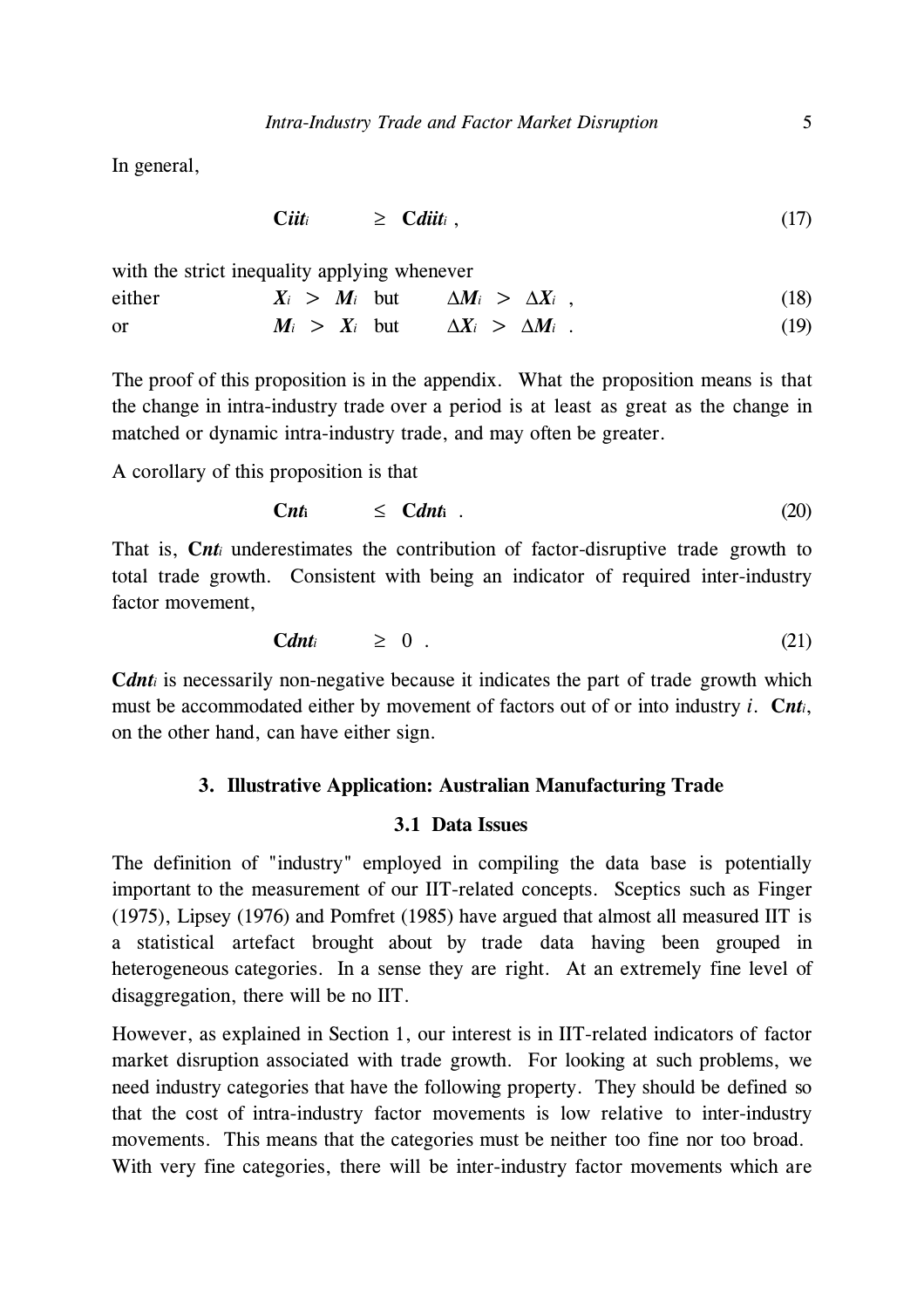### 6 *Dixon* and *Menon*

barely more costly than intra-industry movements. With categories which are too broad, intra-industry movements may be just as costly as inter-industry movements.

With these considerations in mind, we judged that disaggregation at the 3-digit SITC level was appropriate. At this level, we have industries such as inorganic acids (SITC 523), paints (SITC 533), paper and paperboard (SITC 641), glass (SITC 664), glassware (SITC 665), tractors (SITC 722), television receivers (SITC 761) and furniture (SITC 821). Activities within such industries tend to have similar capital and skill requirements. Furthermore, it is often true that each firm produces the full range of the industry's products. For example, chemical firms usually produce most types of inorganic acids. Thus it is reasonable to assume that factor reallocations within 3-digit industries are relatively cheap. On the other hand, movements of factors between industries such as inorganic acids, paints etc. are likely to be quite costly.

At the 3-digit level, we had data for Australia from the United Nations' COMTRADE data base covering 133 manufacturing industries belonging to SITC 5- 8 less 67-68 (metals). These data are in current prices and denominated in US dollars. To analyse issues related to adjustment costs and factor market disruption, we need data measured in constant prices. Consequently, we applied two transformations to the COMTRADE data. First, we converted the data into Australian dollars using the \$A/\$US average annual exchange rate indexes in the IMF's *International Financial Statistics*. Then we deflated using \$A import and export price series using unpublished data from the Australian Bureau of Statistics.

### **3.2 Results**

In Tables 1 and 2 we have aggregated our results for the 133 manufacturing  $industries<sup>8</sup>$  into SITC 1-digit classifications and total manufacturing. The aggregation formulas are in the notes at the end of the tables. $9$  We consider two periods: 1981 to 1986 (Table 1) and 1986 to 1991 (Table 2). Apart from being able to use constant-price data at the 3-digit level, there are several other reasons why we

 <sup>(8)</sup> The detailed results for the 133 industries are available on request.

 <sup>(9)</sup> The weights used are industry shares in sectoral aggregates. With these weights, **C***diit*(*j*) and **C***dnt*(*j*), for instance, refer to contributions of DIIT and DNT to growth in sectoral trade. As emphasised by Milner (1988) and Greenaway *et al*. (1994), alternative representations of contributions are possible. For example, by adopting different scaling, we could present sectoral contributions of DIIT and DNT to growth in *total* manufacturing. These results are available on request.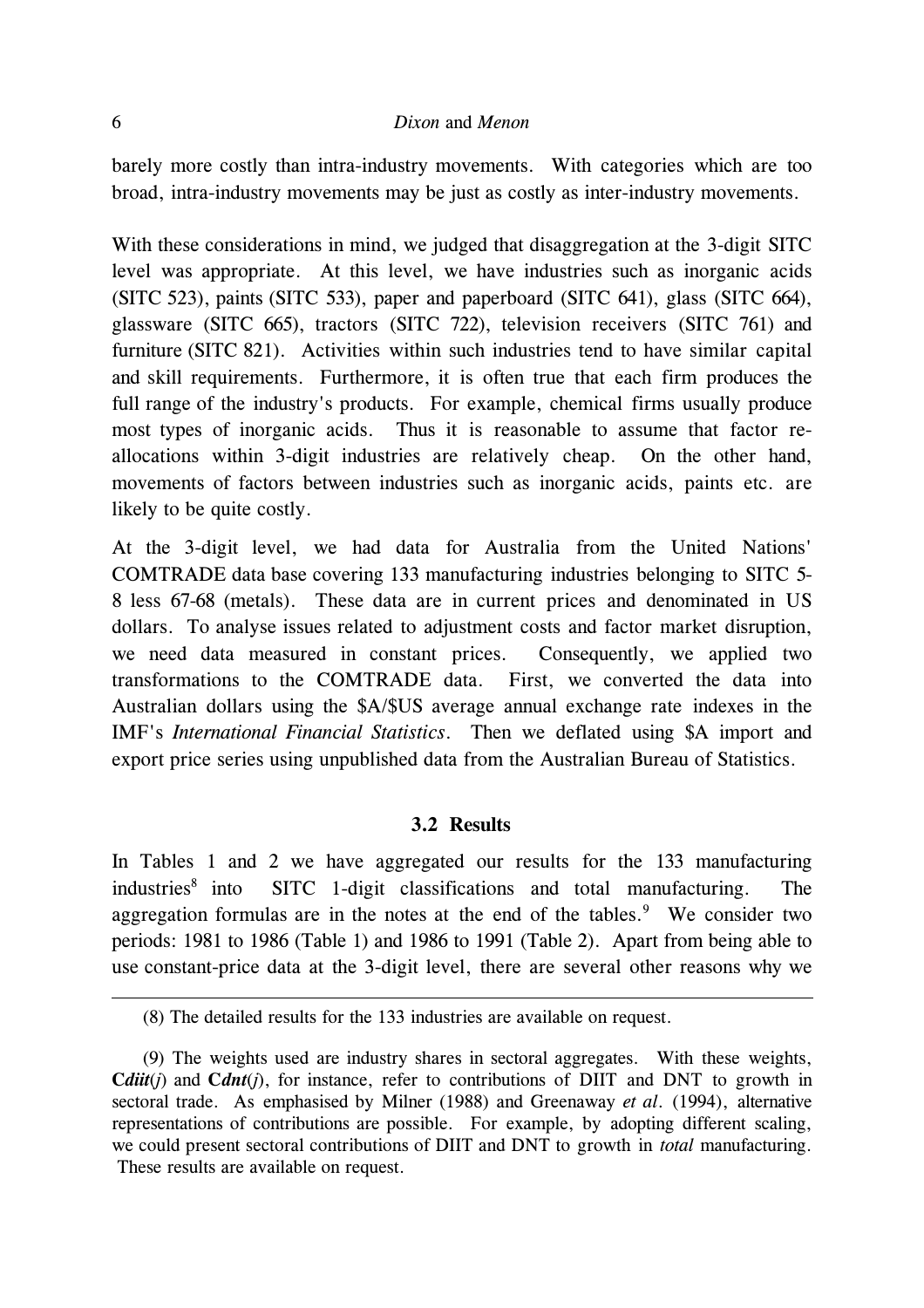chose the Australian experience over these periods to illustrate the various IITrelated measures: (i) manufacturing trade as a share of GDP rose from 14 to 15 percent between 1981 and 1986, and then more rapidly to 17 percent by 1991; (ii) protection levels in the manufacturing sector rose between 1981 and 1986, but then fell markedly between 1986 and 1991; and (iii) the Closer Economic Relations trading agreement with New Zealand, one of the most comprehensive agreements in the world, was signed in 1983 and further expanded in 1988.

Over the period 1981 to 1986, the average GL indexes fell in all 1-digit sectors and in total manufacturing. The opposite was true for the period 1986 to 1991. What this indicates is that over the first period TT grew at a faster rate than IIT, whereas in the second period IIT grew faster than TT. However, what the GL indexes cannot tell us for either period is how important IIT growth was in TT growth. This information is provided by **C***iit*. In the first period, trade growth was overwhelmingly NT. This occurred because most of the growth in trade was import growth in net import industries.10 Overall, the contribution of IIT to growth in TT was 7.45 percent (i.e. 2.21 out of 29.68). At the 1-digit level, the greatest percentage contribution of IIT to TT growth was for Chemicals, 15.27 percent (3.82 out of 25.01).

In the second period, IIT was much more important in TT growth than in the first. Growth in IIT contributed more than half the growth in TT for total manufacturing (19.97 out of 39.17). At the 1-digit level, IIT contributed more to the growth in TT in 3 out of the 4 sectors. The increase in the importance of IIT during this period occurred because of strong export growth in net import industries.

 <sup>(10)</sup> Formulas that measure the contributions of growth in imports and exports to the growth in total, intra-industry and net trade are presented in Menon and Dixon (1994).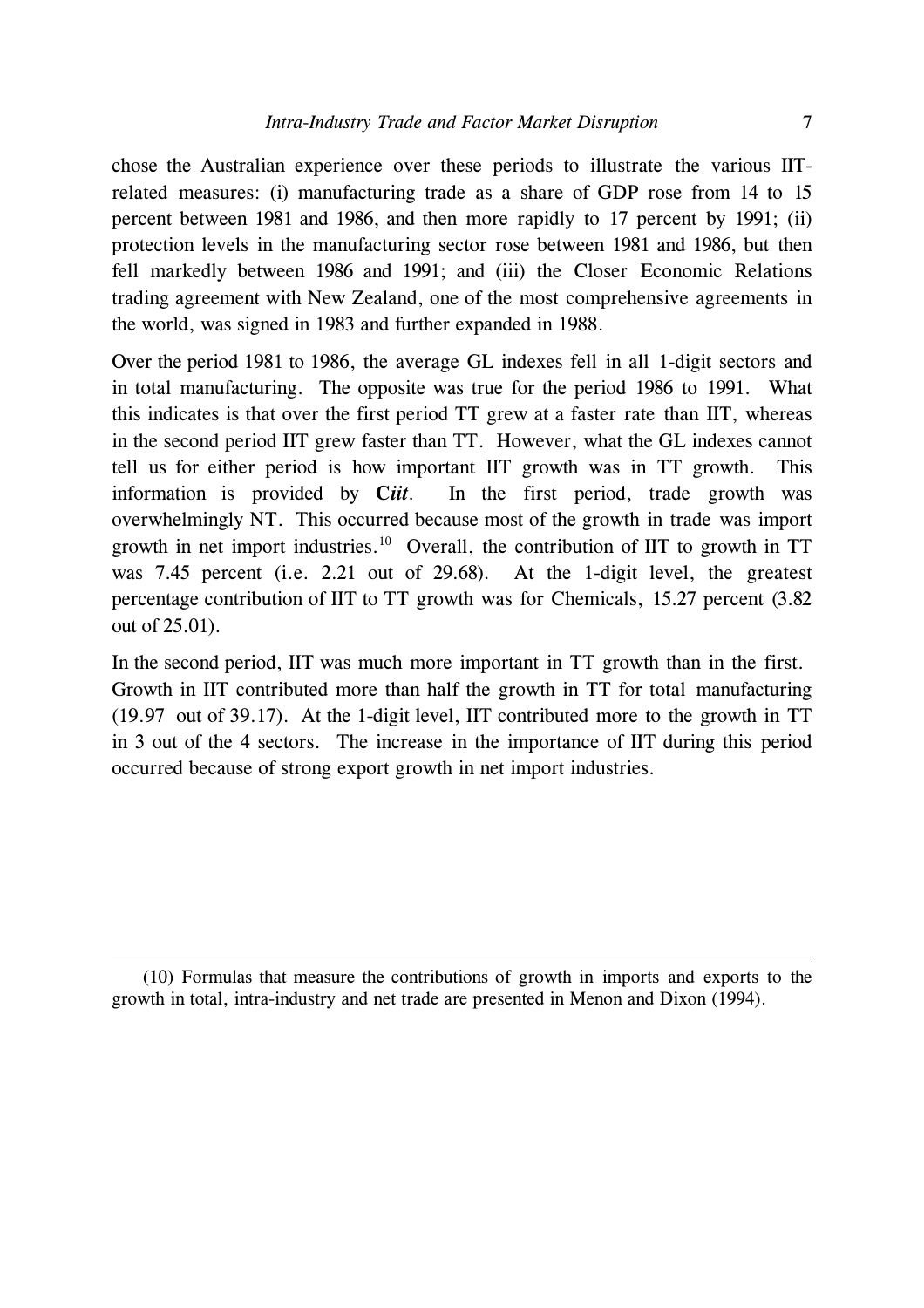| <b>Product Description</b>         | $100.GL(j)_{(81)} 100.GL(j)_{(86)}$ |       | tt(j) | Cit(f) | $\text{Cnt}(i)$ | tt(j) | Cdiit(i) | C <i>dnt(j)</i> |
|------------------------------------|-------------------------------------|-------|-------|--------|-----------------|-------|----------|-----------------|
| SITC 5 Chemicals                   | 32.82                               | 29.31 | 25.01 | 3.82   | 21.19           | 25.01 | $-8.04$  | 33.06           |
| SITC 6 Materials                   | 28.89                               | 26.83 | 20.02 | 3.31   | 16.72           | 20.02 | $-0.08$  | 20.10           |
| SITC 7 Machinery, transport equip. | 19.76                               | 15.80 | 25.83 | 0.12   | 25.71           | 25.83 | $-14.25$ | 40.09           |
| SITC 8 Miscellaneous               | 23.41                               | 19.02 | 57.06 | 6.46   | 50.60           | 57.06 | 5.32     | 51.74           |
| Total manufacturing                | 23.69                               | 19.97 | 29.68 | 2.21   | 27.47           | 29.68 | $-7.59$  | 37.27           |

**Table 1: GL Indexes and Contributions Measures, 1981 to 1986**<sup>1</sup>

# **Table 2**: **GL Indexes and Contributions Measures, 1986 to 1991**<sup>1</sup>

| <b>Product Description</b>         | $100.GL(j)_{(86)} 100.GL(j)_{(91)}$ |       | tt(j) | Cit(f) | $\text{Cnt}(i)$ | tt(j) | Cdiit(i) | C <i>dnt(j)</i> |
|------------------------------------|-------------------------------------|-------|-------|--------|-----------------|-------|----------|-----------------|
| SITC 5 Chemicals                   | 29.31                               | 37.67 | 44.06 | 24.95  | 19.11           | 44.06 | 5.13     | 38.93           |
| SITC 6 Materials                   | 26.83                               | 30.22 | 31.18 | 12.82  | 18.36           | 31.18 | 4.56     | 26.62           |
| SITC 7 Machinery, transport equip. | 15.80                               | 27.15 | 45.72 | 23.75  | 21.96           | 45.72 | 12.82    | 32.90           |
| <b>SITC 8 Miscellaneous</b>        | 19.02                               | 25.90 | 26.63 | 13.78  | 12.85           | 26.63 | $-8.58$  | 35.21           |
| Total manufacturing                | 19.97                               | 28.70 | 39.17 | 19.97  | 19.19           | 39.17 | 6.24     | 32.93           |

*Notes:*

|                |     | (1) In all the formulas below, the $s(t)$ 's are sets of products. For example, in the first row of | Using these equations, we obtain: |     |                                                     |
|----------------|-----|-----------------------------------------------------------------------------------------------------|-----------------------------------|-----|-----------------------------------------------------|
|                |     | each table, $j = SITC$ 5, Chemicals. To obtain these sectoral aggregates, we begin by defining      | t(t)                              | $=$ | $\sum_{i \in \mathcal{S}(i)}$ tti $(TT_i / TT(j))$  |
| the following: |     |                                                                                                     | $i$ it $(j)$                      | $=$ | $\sum_{i \in \mathcal{S}(i)}$ iiti (IITi / (IIT(j)) |
| TT(j)          | $=$ | $\sum_{i \in s(j)} TT_i$                                                                            | nt(j)                             | =   | $\sum_{i \in s(j)}$ nti (NTi / (NT(j))              |
| IT(j)          | $=$ | $\sum_{i \in s(j)} \prod T_i$                                                                       | Cit(f)                            | =   | $GL(i)$ iit(j)                                      |
| NT(j)          | $=$ | $\sum_{i \in s(j)} N T_i$                                                                           | $\text{Cnt}(i)$                   | =   | $(1 - GL(i))$ nt(j)                                 |
| GL(j)          | $=$ | $\sum_{i \in s(j)}$ GL <sub>i</sub> (TT <sub>i</sub> / (TT(j))                                      | Cdiit(i)                          | $=$ | 100 (DIIT(j) / $TT(j)$ )                            |
| DIT(j)         | $=$ | $\sum_{i \in s(j)}$ <b>DIIT</b> <sub>i</sub>                                                        | $C$ <i>dnt</i> ( <i>j</i> )       | =   | 100 $(DNT(i) / TT(i))$                              |
| DNT(i)         | $=$ | $\sum_{i \in s(i)}$ DNT <sub>i</sub>                                                                |                                   |     |                                                     |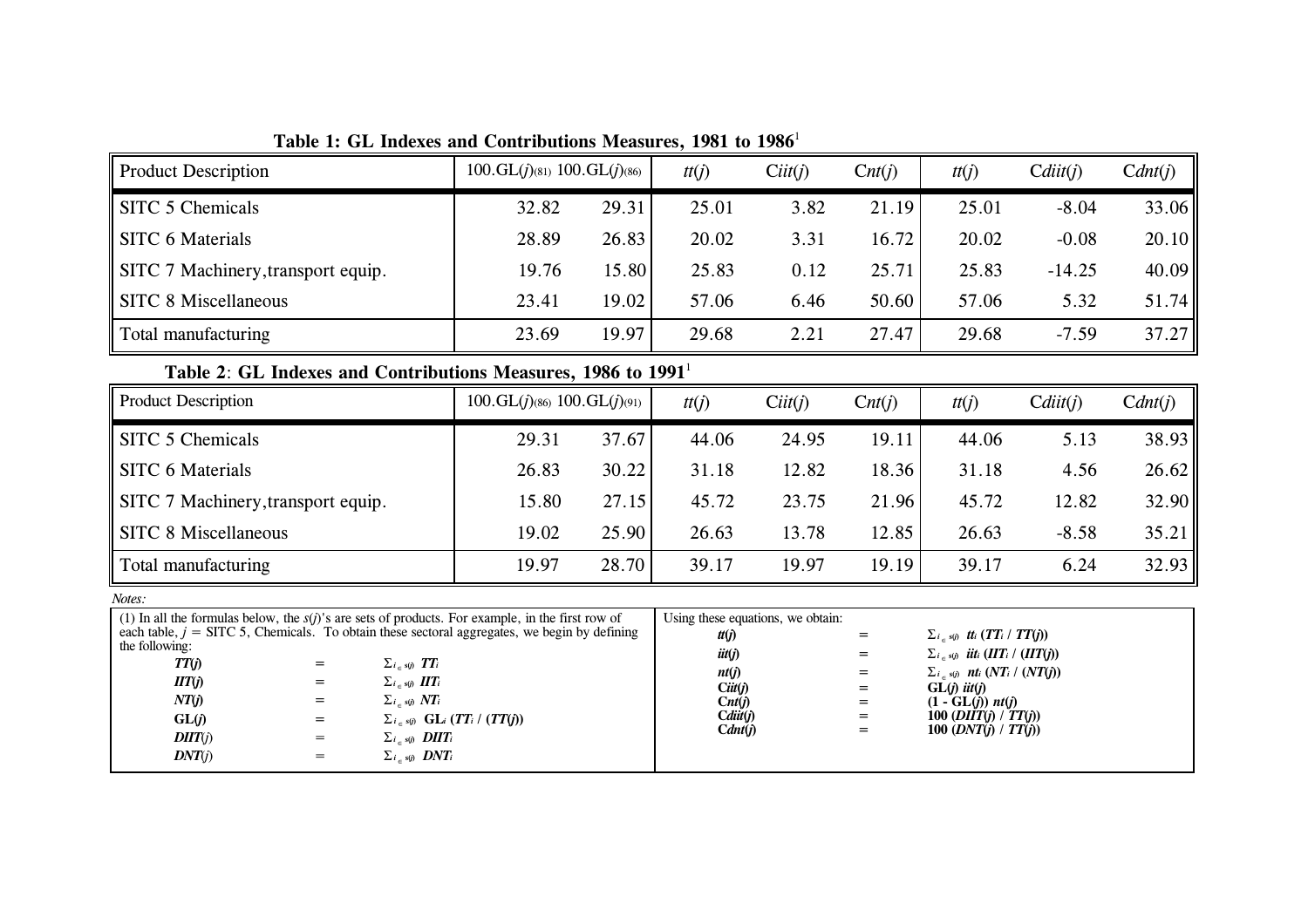In Section 2 we showed, as a theoretical possibility, that movements in GL indexes can be misleading when used to make inferences about the importance of IIT in trade growth. In Tables 1 and 2, we see that most of the GL movements point in the right direction. Nevertheless, consistent with our theory, there are exceptions. For example, in Table 2, the GL index rises for Materials, yet the contribution of IIT to TT growth is only about two thirds of that of NT (12.82 compared with 18.36). At the 133 industry level, there were 18 cases in the first period in which the GL index increased despite **C***iiti* being less than **C***nti* and 41 such cases in the second period. In both periods, there were 2 cases of the GL index falling despite **C***iiti* being greater than **C***nti*.

How reliable is **C***iit* as an indicator of factor market disruption? In Section 2, we showed theoretically that **C***iit* may overestimate the contribution to total trade growth of non-disruptive trade growth. Our preferred indicator is **C***diit*. In Tables 1 and 2, we see that **C***iit* does indeed exceed **C***diit* by a considerable margin in nearly all cases. For total manufacturing in the first period, **C***diit* is -7.59 percent compared with 2.21 percent for **C***iit*. In the second period, the difference between **C***diit* and C*iit* for total manufacturing is even greater.

The large difference between **C***diit* and **C***iit* in Tables 1 and 2 arise because the strict inequality conditions, (18) and (19), often apply. In the first period, they applied to 30 industries accounting in 1981 for 21 percent of total trade. Over the period, 27 of these 30 industries experienced greater export growth than import growth  $(\Delta X_i > \Delta M_i)$  despite starting the period as net importers  $(M_i > X_i)$ . The remaining 3 industries were net exporters  $(X_i > M_i)$  which experienced greater growth in imports than exports  $(\Delta M_i > \Delta X_i)$ .

In the second period, conditions (18) and (19) applied to 45 industries which in 1986 accounted for 34 percent of total trade. Over the period, 44 of these 45 industries experienced greater export growth than import growth ( $\Delta X_i$  >  $\Delta M_i$ ) despite starting the period as net importers  $(M_i > X_i)$ . The remaining industry was a net exporter  $(X_i > M_i)$  which experienced greater growth in imports than in exports  $(\Delta M_i > M_i)$ ∆*Xi*).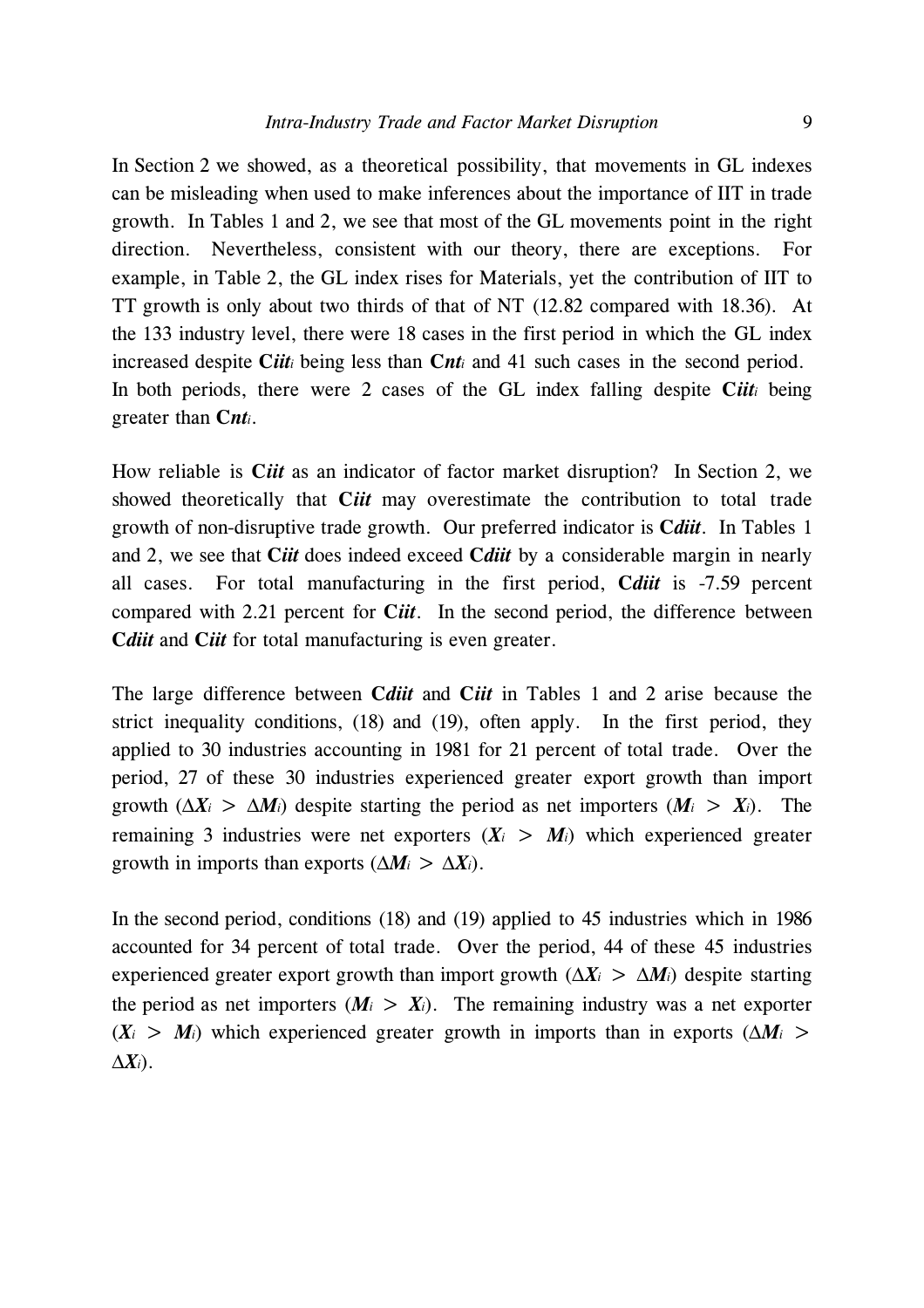### **4. Concluding Remarks**

There have been numerous studies in which IIT-related concepts have been used as indicators of the extent to which trade growth can be accommodated without factor market disruption. The most commonly used indicators have been movements over time in the GL index. However, as illustrated in Section 3, GL-based indicators are sometimes misleading and, at best, can give qualitative information only.

In this paper, we develop two other indicators. The first involves computing changes in IIT. While this method provides a precise measure (*Ciiti*) of the contribution of growth in IIT to TT growth, it too can be misleading when the aim is to discuss adjustment pressures associated with trade growth. In general, **C***iiti* will tend to overestimate the contribution of non-disruptive trade growth. This bias is overcome by our indicator, **C***diit*, which is the contribution to growth in trade of dynamic intra-industry trade (matched changes in trade). In the Australian case, we found that the bias in **C***iiti* is considerable.

Although we think that **C***diiti* is superior to other indicators of non-disruptive trade growth, we should emphasise that our argument is theoretical. In common with other writers in this area, we have not provided empirical evidence linking presumed indicators of non-disruptive trade growth with estimates of factor market disruption. This would be a major task involving the construction of a model containing detailed estimates of the costs of factor transfers between industries, regions and occupations. With such a model, we could simulate the effects of trade liberalisation, regional trading agreements or other shocks affecting trade growth. Then we could correlate movements implied by the model for indicators of nondisruptive trade with the model's estimates of the costs of disruption. However, until we have a model of suitable detail and empirical content, we must make do with theoretical justifications of our indicators.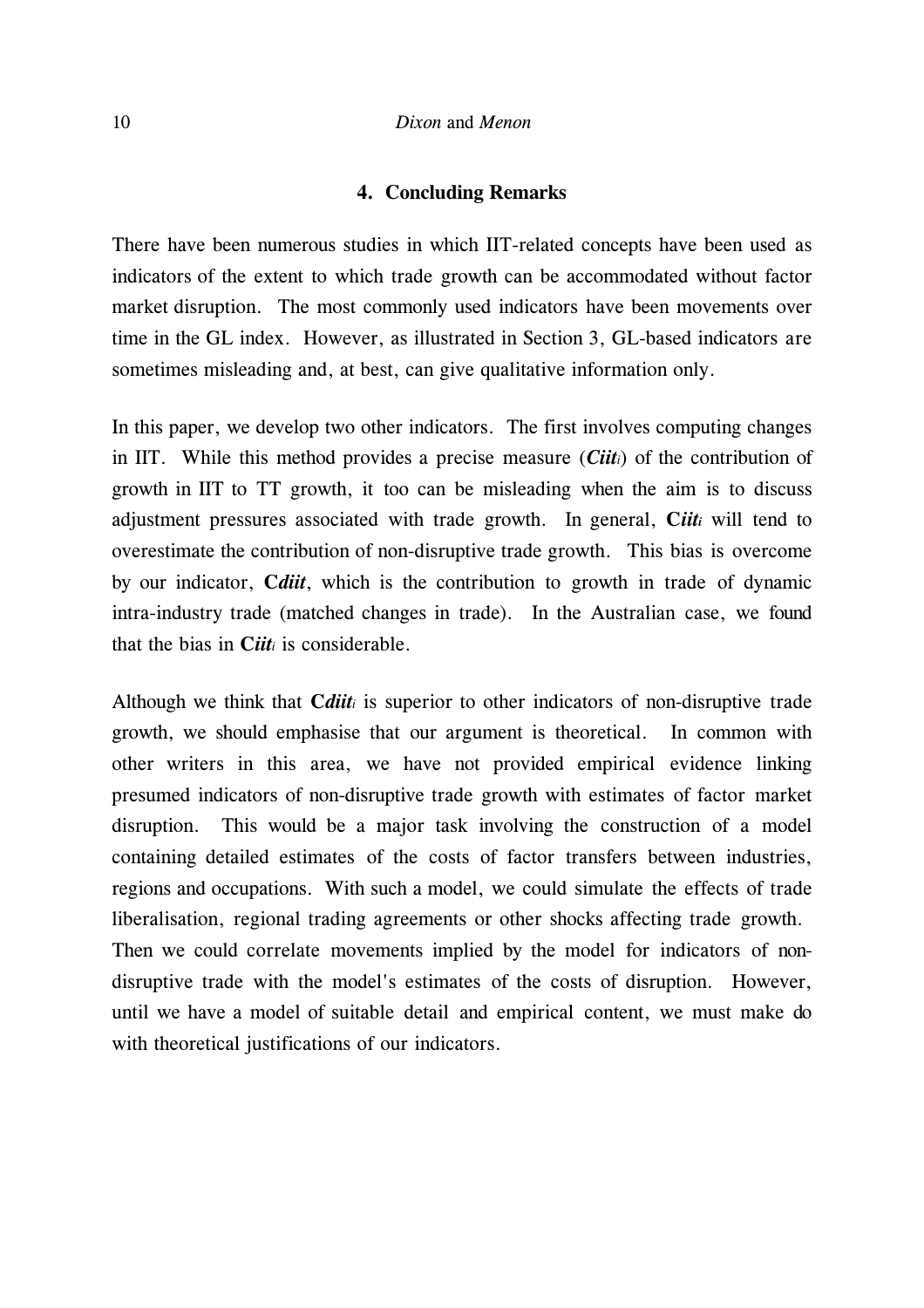### **Appendix**

*Proposition*:

$$
Cii t \qquad \geq \quad C\,ii t \ ,
$$

that is

*min*  $\{X(1), M(1)\}$  - *min*  $\{X(0), M(0)\}$  ≥ *min*  $\{\Delta X, \Delta M\}$  (A1)

where the arguments 0 and 1 indicate the initial and final years of the period under consideration. (For convenience, we omit the product subscript *i*.)

*Proof* :

<u>Case 1</u>: Assume *X*(0) ≥ *M*(0), *X*(1) ≥ *M*(1). In this case, L.H.S.(A1) =  $M(1) - M(0)$  =  $\Delta M$ . Thus, L.H.S.(A1)  $\geq$  R.H.S.(A1) with the strict inequality applying when  $\Delta M > \Delta X$ .

Case 2: Assume 
$$
X(0) \ge M(0)
$$
,  $X(1) < M(1)$ .  
\nL.H.S.(A1) =  $X(1) - M(0)$   
\n=  $X(1) - X(0) + {X(0) - M(0)}$   
\n≥  $\Delta X$   
\nR.H.S.(A1) =  $\Delta X$   
\nThus, L.H.S.(A1) ≥ R.H.S.(A1).

(Notice in case 2 that  $\Delta M > \Delta X$  and that L.H.S.(A1) > R.H.S.(A1) if  $X(0) >$ *M*(0).)

The other two possibilities are

and 
$$
M(0) \ge X(0), M(1) \ge X(1),
$$
  
and  $M(0) \ge X(0), M(1) < X(1).$ 

These two cases are similar to cases 1 and 2 with the roles of *X* and *M* interchanged.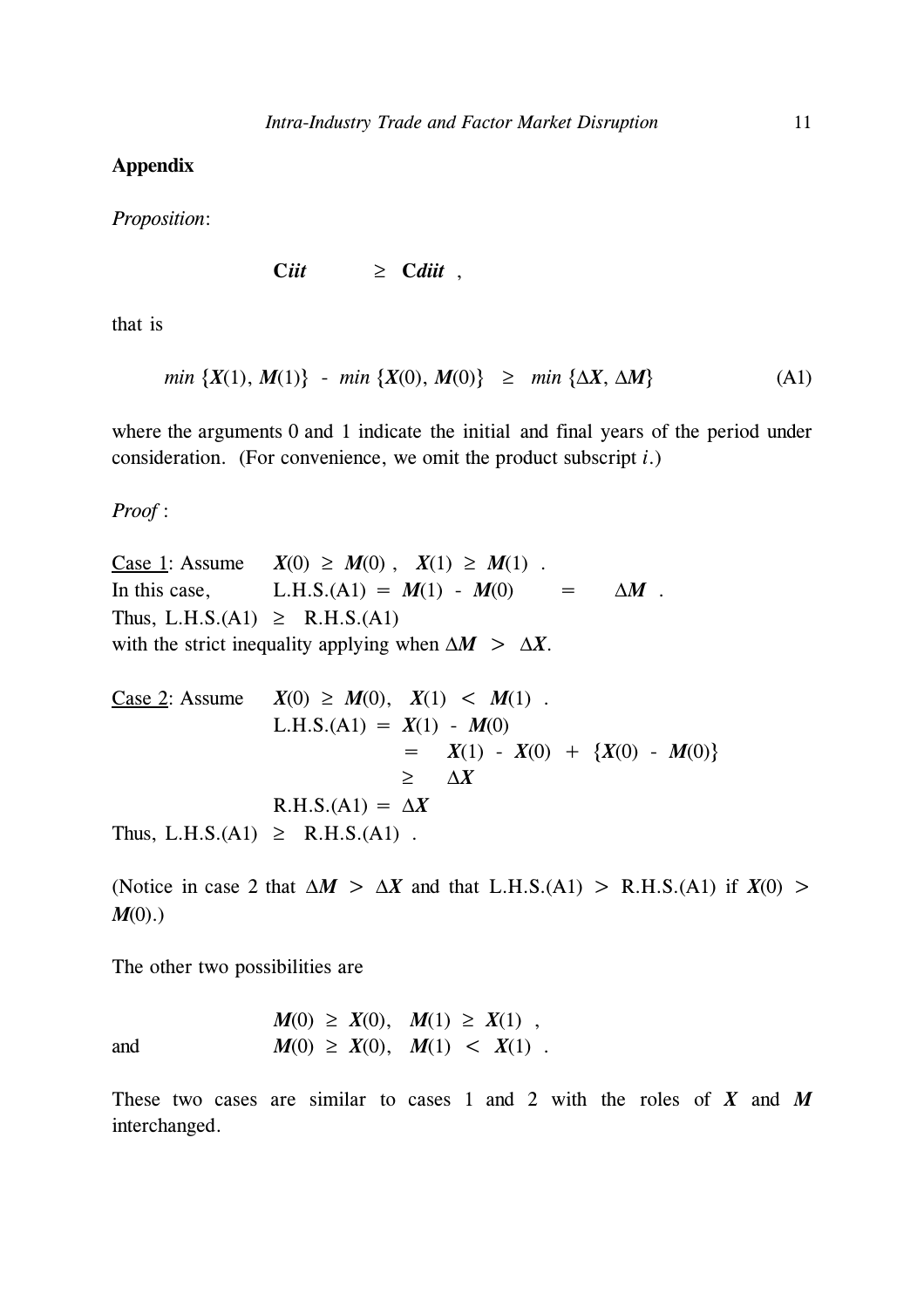This not only completes the proof of our proposition, but we can also see that

 $L.H.S.(A1) > R.H.S.(A1)$ if either  $X(0) > M(0)$  and  $\Delta M > \Delta X$ or *M*(0) > *X*(0) and  $\Delta X$  >  $\Delta M$  .